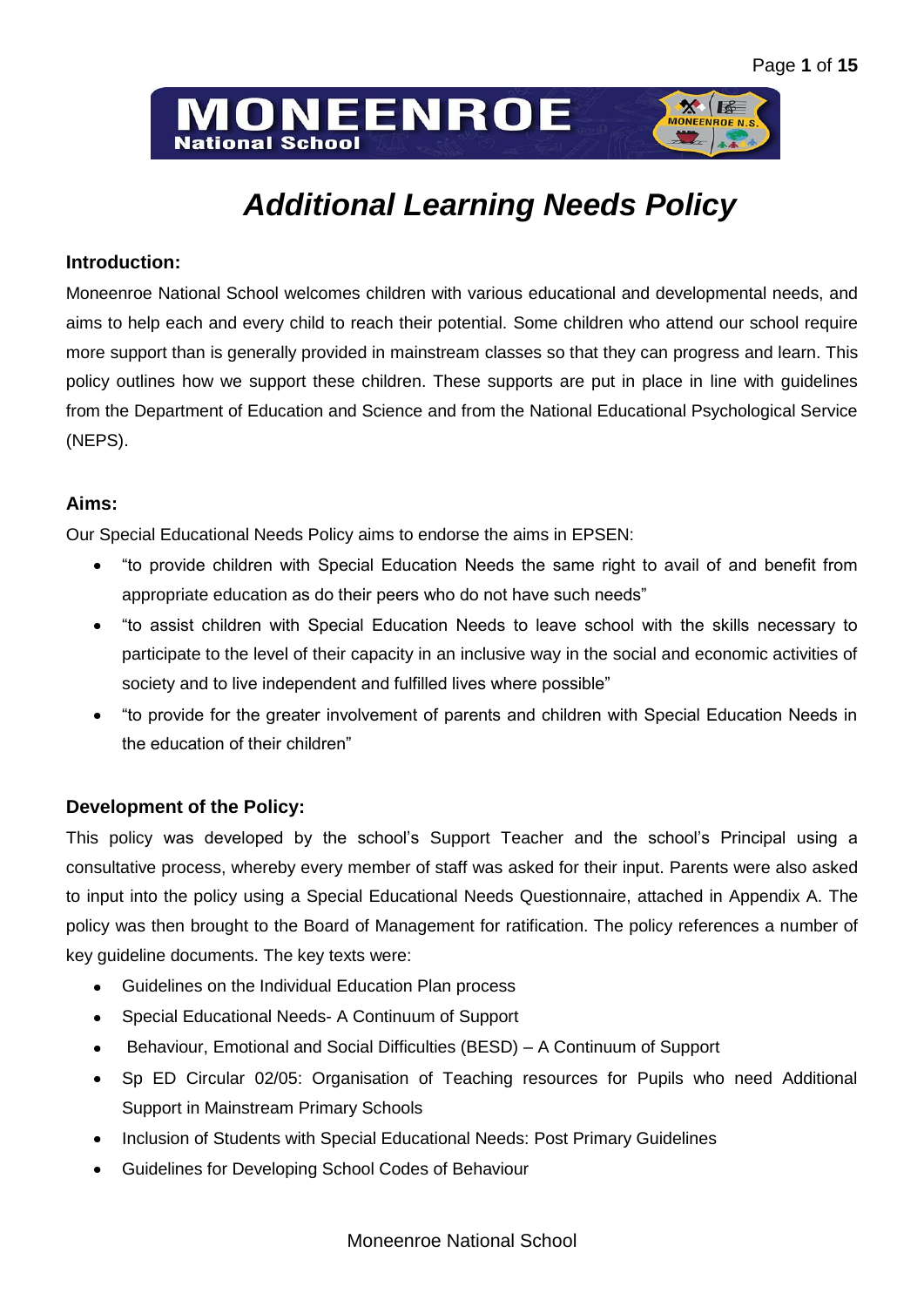# **An Emphasis Early Intervention:**

The principle of early intervention underpins our school's policy on special education and the provision of supplementary teaching support. Research evidence indicates that the implementation of an intensive early intervention program in the younger primary classes is an effective response to meeting the needs of children who experience low achievement and/or learning difficulties. We aim to provide more intensive support to children during Junior Infants to  $2^{nd}$  class in order help them to reach basic levels of literacy, oral language and numeracy by the time that they reach the senior cycle of the school.

#### **Assessment:**

#### *Assessment For Learning*

Assessment is an essential element of the teaching and learning process. Our focus is on *assessment for learning*. This means that assessment information should inform our teaching, and thus improve the child's learning potential. This then leads to a better understanding of the child's needs. In Moneenroe National School, a variety of assessment tools are utilised, in line with guidelines from the Department of Education and Science. In particular, standardised tests are carried out at the end of each academic year so that the children's attainment levels in literacy and numeracy are monitored. The tests currently utilised are detailed in Table 1. In addition, in class testing and learning support screening is carried out regularly by class teachers, which help to identify children who are struggling in particular areas. Moneenroe N.S. class teachers aim to carry out formal testing at the end of every half term.

| <b>Class Level</b>                       | <b>Test Name</b>                                                                                                                           |  |  |  |
|------------------------------------------|--------------------------------------------------------------------------------------------------------------------------------------------|--|--|--|
| Junior Infants                           | The Belfield Infant Assessment Profile<br>$\bullet$<br>(which includes interviews with parents)                                            |  |  |  |
| Senior Infants                           | The Middle Infant Screening Test<br>$\bullet$                                                                                              |  |  |  |
| 1 <sup>st</sup> to 6 <sup>th</sup> Class | English<br>Micra T or<br>Drumcondra Primary Reading Test-Revised<br>٠<br>Maths<br>Sigma T or<br>Drumcondra Primary Maths Test-Revised<br>٠ |  |  |  |
| Diagnostic<br>testing and<br>screening   | York Assessment of Reading for Comprehension<br><b>Maths Tracker</b><br><b>Sight Vocabulary Builder</b>                                    |  |  |  |

#### Table 1: Standardised Tests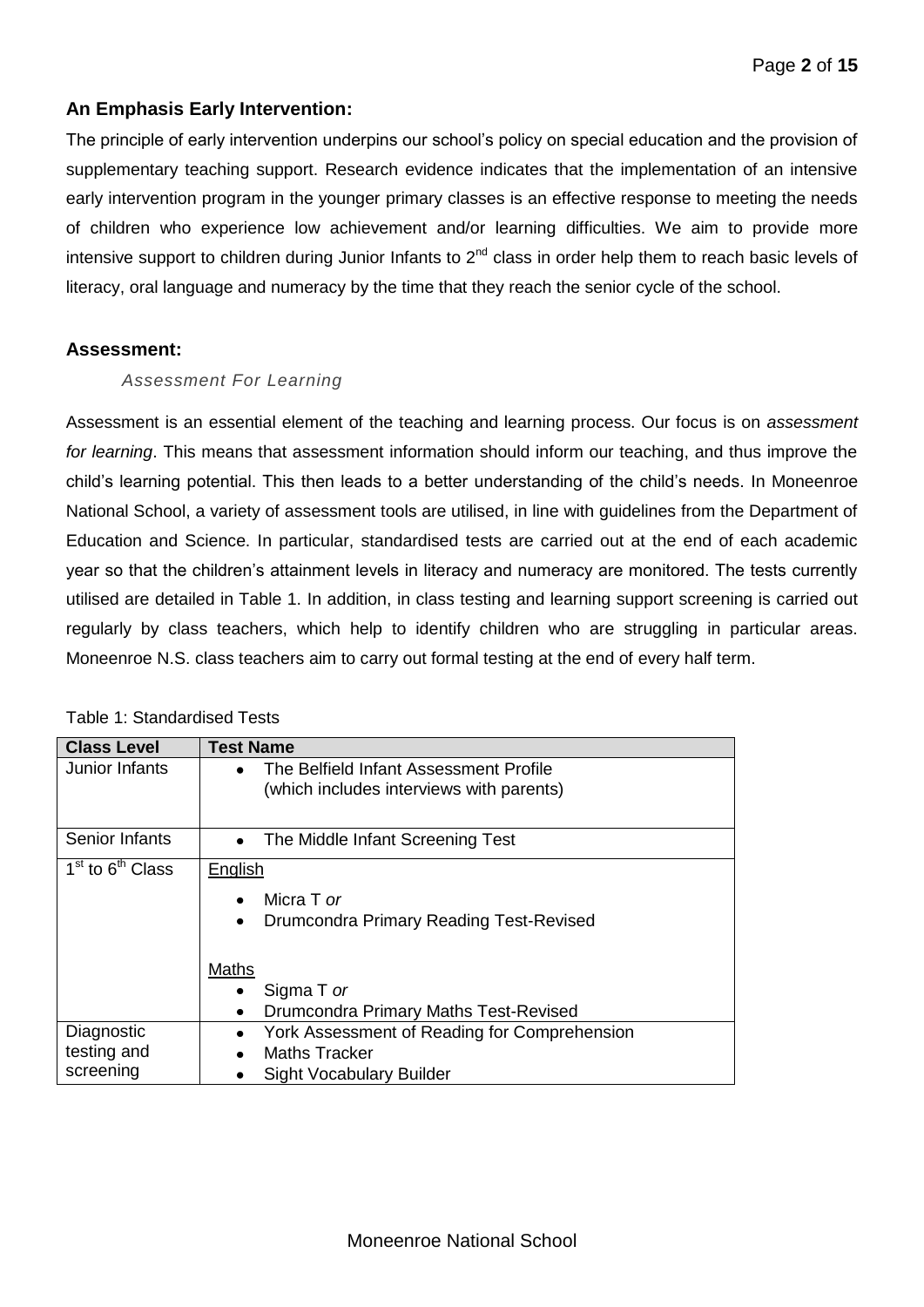Other methods of assessment used in Moneenroe National School include:

- Teacher observation
- Teacher designed tasks and tests  $\bullet$
- Work samples
- Diagnostic and screening tests

#### *Feedback to Parents*

In line with the Education Act, it is school policy to inform parents of standardised test results and to explain the findings. These are given as **Standard Scores and Percentile Ranks**. Standardised test results are provided to parents in writing on the end of year reports. If there is a significant drop in the child's score (e.g. a drop of 15 or more points in their Standard Score), it is the class teacher's responsibility to discuss this drop with parents prior to the end of the academic year. It is school policy not to give children's test booklets or answer sheets of tests to parents as, as once standardised tests are in circulation it renders them null in void. We feel that each assessment method has a contribution to make in helping to monitor individual children's rates of progress and levels of attainment.

#### **Extra Support Available to Children with Additional Learning Needs:**

In keeping with the Department of Education and Skills publication: *Special Educational Needs- A Continuum of Support Guidelines* (2007), the school has adopted a staged approach to additional learning support in Moneenroe National School. This approach aims to put whole school strategies in place for children to help them to succeed and develop. However, a small % of pupils require an individual approach from the class teacher, from support teachers and from outside professionals depending on the needs of the pupil. The needs of pupils with special educational needs can best be considered in terms of a continuum and therefore support given is also on the basis of a continuum in our school (SEN- A Continuum of Support, 2007, p. 5.).

*The term support in these guidelines refers to both assessment and intervention. The focus is on identifying actions which can be taken to make a positive difference to the pupil/s. These actions are identified using a problem solving approach. An incrementally more systematic process is outlined depending on where the pupil's needs lie on the continuum in terms of intensity and duration.*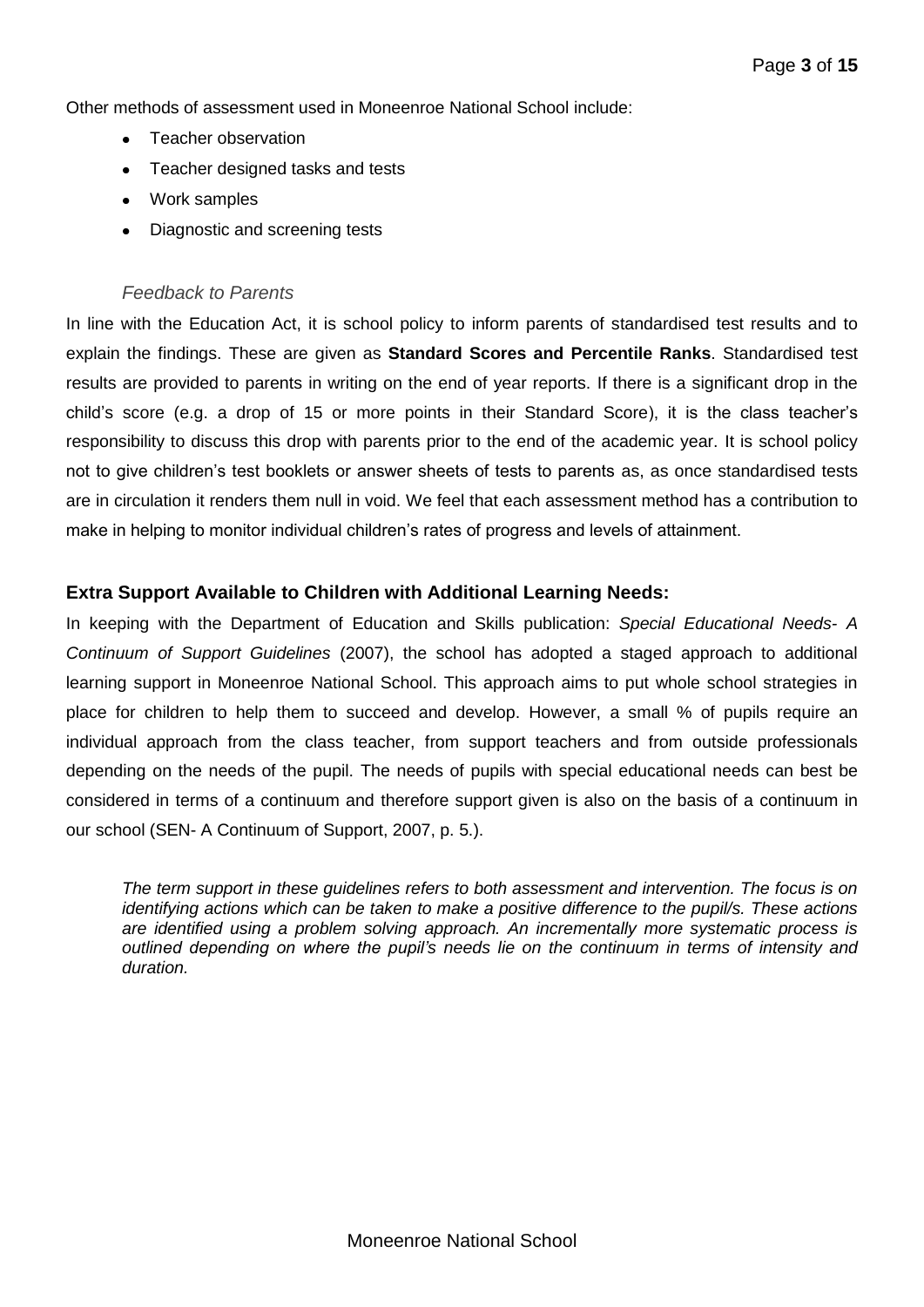This diagram demonstrates how intensity of support correlates with intensity of resource allocation.





#### **Moneenroe National School's Continuum of Support:**

The Department of Education and Skills and the National Educational Psychological Service (NEPS) recommend a Continuum of Support for children with additional learning needs. This approach is detailed in this section of the policy, and references the Departments guidelines. The core text used was *Special Educational Needs- A Continuum of Support* (SEN- ACS, 2007). This type of approach uses three stages of support: *Classroom Support – Level 1*, *School Support – Level 2* and *School Support Plus- Level 3*. These three levels of support are implemented for a small % of children whose needs are not met within the normal frame of mainstream teaching. **We ask parents to give written consent at the beginning of every school year to be supported by the continuum of support. See Appendix B for a sample letter.** Parents are also updated throughout the year in terms of what level of support their child receives, and they are asked to contribute to and sign off on Support Plans which may be put in place. Correspondence **Examplementation** and grid and the mind and the correspondence etc. are filed in the child's Correspondence etc. are filed in the beginning is the material set of the policy and references the Department of

#### *Level 1 Classroom Support*

*Classroom Support* – *Level 1,* is the most common, and typically, the first response to emerging needs. Extra *Classroom Support* is put in place by our teachers when pupils have distinct or individual educational needs, or if pupils require approaches to learning and/or behaviour which are additional to or different from those required by other pupils in their class. When this level is support is required, the teacher and parents discuss the nature of the problem and consider strategies which may be effective. A summary of the teacher's and parent's concerns, and the strategies which are to be put in place are then detailed in the child's *Classroom Support Plan*. For example, the teacher may decide to differentiate the child's spelling list and reading material. The *Classroom Support Plan* and any additional documentation about the child, parent-teacher meetings, telephone consultations, reports,

Moneenroe National School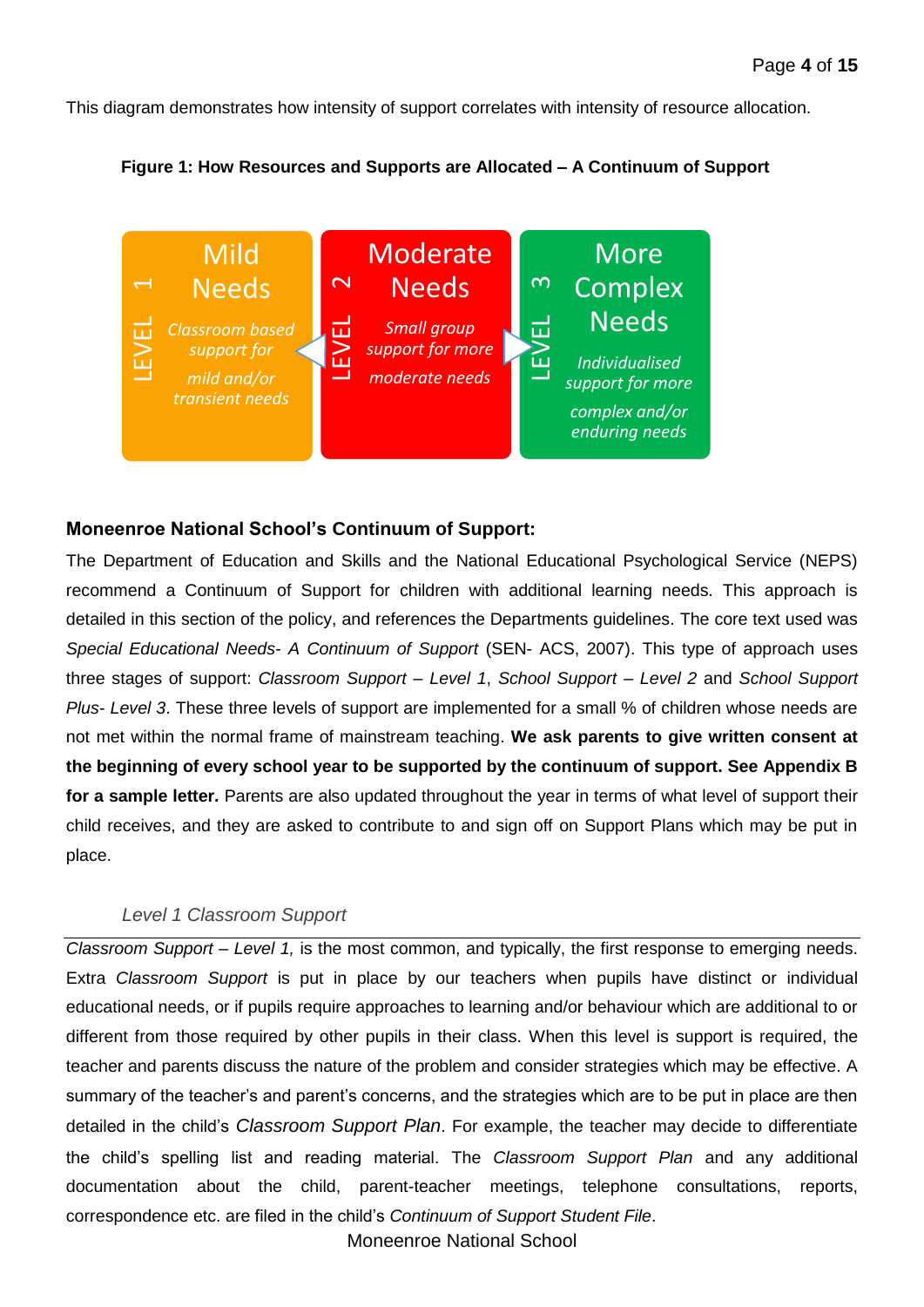A pupil receiving support within their classroom would be considered to be at Level 1 in terms of the "Staged Approach to Assessment, Identification and Programme Planning" (DES Special Education Circular 02/05). Parents are asked for consent orally before this level of support is initiated, and they are asked to sign off on the *Classroom Support Plan.*

At the end of a term of work, the *Classroom Support Plan* is reviewed to see if the strategies being used are working. A review of classroom support actions may involve the class teacher, parents and pupil (in an age appropriate manner) and should focus on:

- The pupil's response to learning/behavioural interventions  $\bullet$
- Progress made by the pupil
- The effectiveness of the actions taken
- Suggested next steps

The outcomes of the review process may be:

- The pupil continues to have a *Classroom Support Plan*
- The pupil no longer requires a *Classroom Support Plan*  $\bullet$
- *School Support- Level 2* is initiated.

## *Level 2- School Support*

In some cases, interventions at *Classroom Support - Level 1* is not enough to fully meet the pupil's additional learning needs. *School Support- Level 2* may, therefore, be required. This level of support is implemented by the *Learning Support Teacher*. Generally, these children are selected using the following criteria.

- All pupils who are performing at or below the  $10<sup>th</sup>$  percentile (Standard Scores of 81 or less) on nationally standardised tests of English reading and/or mathematics will receive *School Support- Level 1.* These children are a priority for at this level.
- Pupils that score below the  $23<sup>rd</sup>$  percentile (Standard Score of 89 or less) on standardised tests, which is considered to fall within the *Low Average Range.*
- Early Intervention for children from Junior Infants to 2nd class, whereby concerns have arisen in relation to academic performance, development and/or behavioural difficulties.
- Children with an assessment of *Borderline Mild General Learning Difficulty*, *Mild General Learning difficulty, Specific Learning Difficulty (including dyslexia and dyscalculia), Social/Behavioural problems or Speech and Language problems*
- Multi-Grade Learning Support in the form of Whole Class Teaching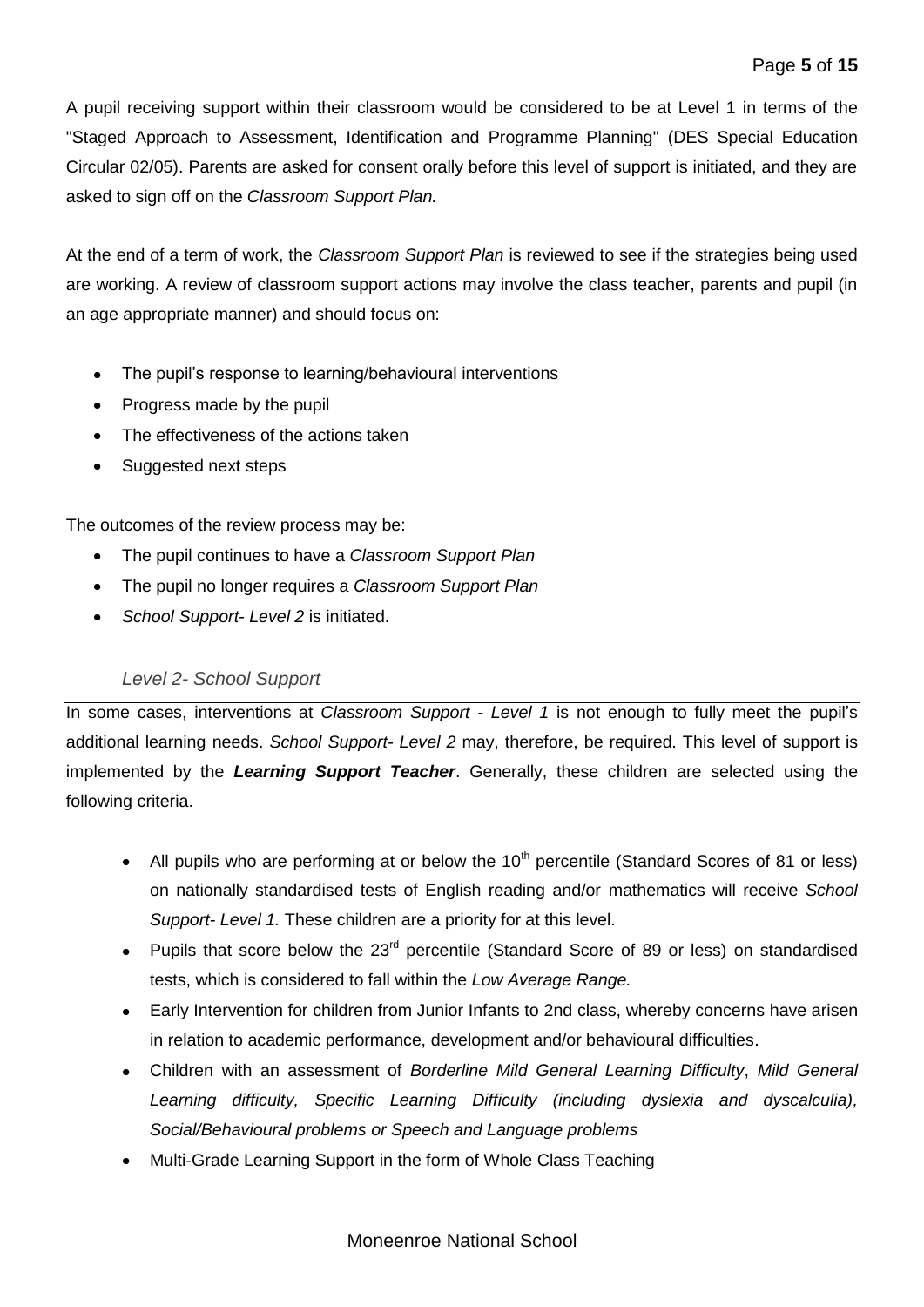Oral consent is required before children receive support at this level, as written consent is given at the beginning of the school year to be included in the *Continuum of Support.* The class teacher needs to involve the learning support/resource teachers in the problem-solving process at this point and it involves more systematic gathering of information and the development and monitoring of a *School Support Plan*  or an *Individual Pupil Learning Profile (IPLP)*. This requires further assessment and information gathering which will inform:

- 1. From the School:
	- Information gathered from the classroom teacher including the child's Test Copy/Folder, Classroom Support Checklists, Plans and Reviews
	- Results from screening tests or other test results
- 2. From individual assessments carried out by learning support/resource and class teachers which may involve any, or all, of the following:
	- Results of standardised attainments tests/diagnostic assessments/criterion referenced assessments
	- Observation of learning style
	- Observation of pupil's behaviour in the classroom and in informal settings such as the school yard
- 3. From Parents
	- Current information on the pupil's health and development, including any medical assessments
	- Information on and perceptions of the pupil's learning and behaviour in school and at home
	- Factors which may be contributing to any difficulty and/or lack of adequate progress
	- Views on additional measures that they consider may help
- 4. From the Pupil
	- Personal perception of any difficulty (in an age appropriate way)
	- Views about what currently helps
	- Additional actions which they the pupil feels may help
- 5. From Other Sources
	- With parental consent, information and advice from other agencies such as Health and Social services, Voluntary agencies, Education Welfare Board, etc.
	- Response to programmes attended outside school e.g. homework clubs, youth club

Moneenroe National School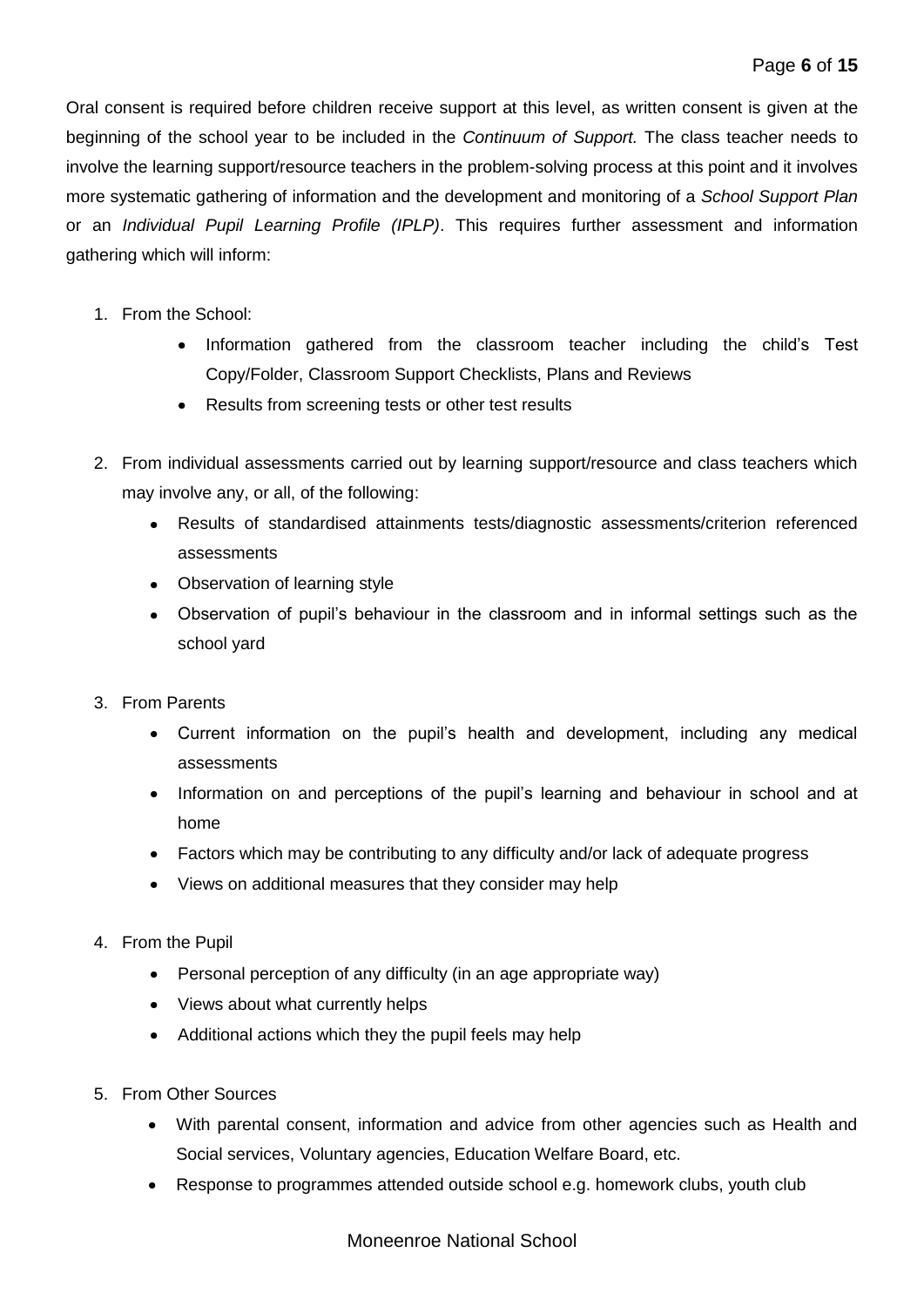Following information gathering and assessment, involved teachers meet or telephone the pupil's parents. A *School Support Plan* is drawn up which will set out the nature of the pupil's learning difficulties, define specific teaching, learning and behavioural targets and set a timescale for review. The plan should for the most part be implemented within the normal classroom setting and complimented by focused school based intervention programmes. Home based actions may also be included. This plan should be reviewed termly, with the co-ordinating teacher arranging a review meeting, between the teacher/s and parents. All documentation is kept in the child's *Continuum of Support Student File.* The review process focuses on the progress the pupil has made towards the targets set, and a review of methods used. The outcomes of the review process may be:

- The pupil continues to have a *School Support Plan*
- The pupil no longer requires a *School Support Plan*
- *School Support Plus* is initiated

A pupil receiving mostly group support or occasional individual support in addition to classroom support would be considered to be at Level 2 in terms of the "Staged Approach to Assessment Identification and Programme Planning". (DES Special Education Circular 02/05). This is sometimes referred to as "Learning Support".

## *Level 3- School Support Plus*

If a pupil's additional learning needs are severe and/or persistent, they are likely to need intensive support. *School Support Plus* – *Level 3* will generally involve personnel outside the school team in the problem solving, assessment and intervention process. However, information from *Classroom and School Support Plans*, contained in the pupil's *Continuum of Support Student File*, will provide a starting point for problem-solving at this level. *Classroom Support* and *School Support* will continue to be an important element of his/her *Individual Education Plan*. At this level, our children often receive individual and/or group teaching. Children who have needs which require *School Support Plus- Level 3* may also be referred to the school's psychologist in consultation with their parents. The school psychologist works with the National Educational Psychological Service (NEPS). NEPS psychologists support schools in developing whole school approaches as well as strategies suited to individual classes, groups of pupils and individual children. NEPS often utilise a consultative and advisory approach with pupils receiving *Classroom Support – Level 1* and *School Support- Level 2*. However, they will be more likely to engage in direct work with pupils, parents and teachers of pupils who are receiving support at *School Support Plus – Level 3*.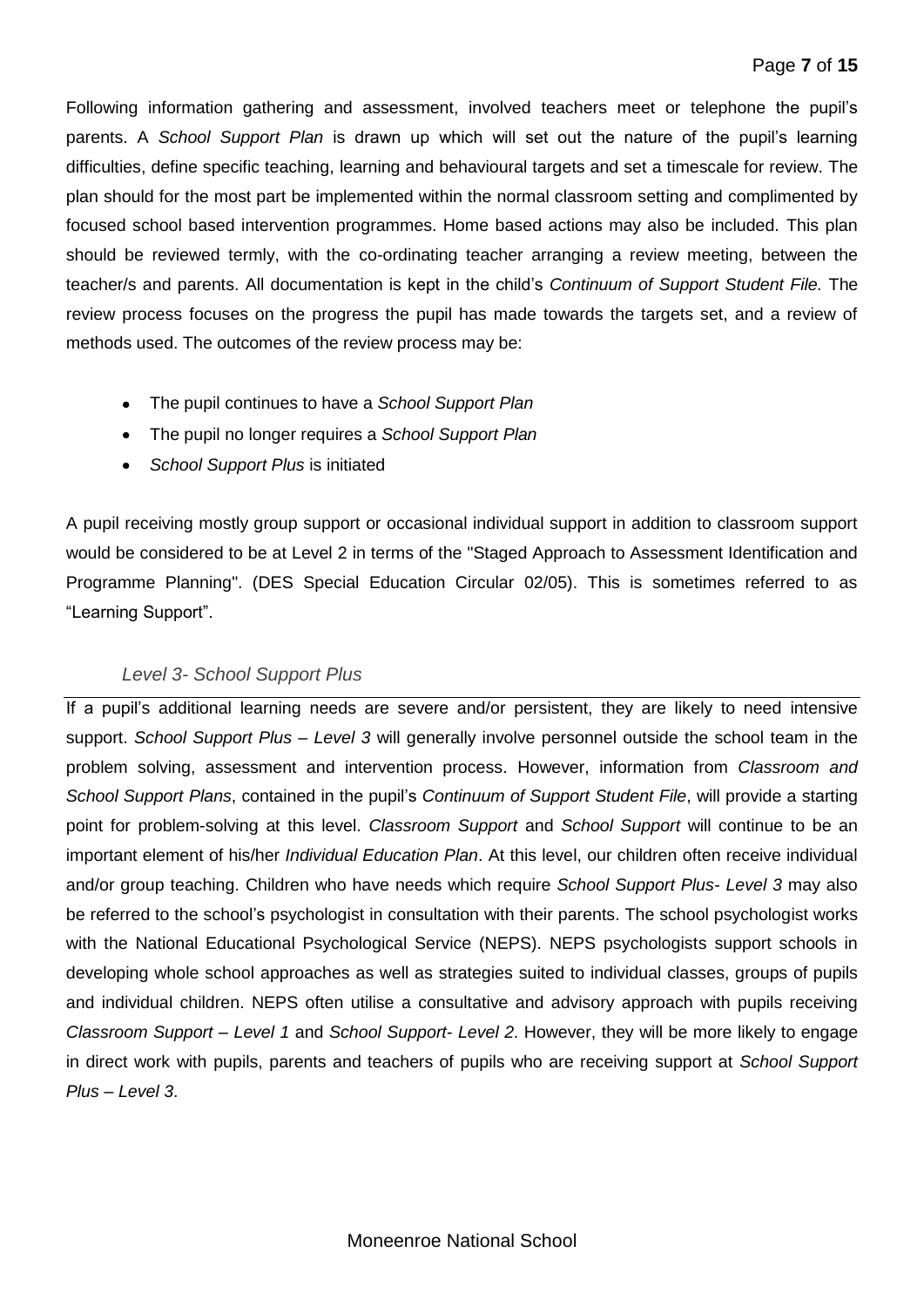Some students who have their needs met through the *School Support Plu*s- *Level 3* process may also fall under the terms of the Education for Persons with Special Educational Needs Act (EPSEN) 2004. Equally, some students at this level will not necessarily be covered by the terms of EPSEN, but will benefit from *School Support Plus* level of intervention. This group may include pupils with *High Incidence*  and *Low Incidence Disabilities* as defined by the Department of Education and Science in Special Education Circular 09/04 and 02/05. Pupils at this level of support require an *Individualised Educational Plan*, which will be written by the child's learning support/resource teacher in consultation with the class teacher, the child's parents and the child themselves.

#### *Writing an Individual Educational Plan*

When writing the child's Individual Education or Learning Plan, the following areas should be included:

- The nature and degree of the pupil's abilities, skills and talents
- The nature and degree of the pupil's additional educational needs and how those needs affect his/her educational development
- The present level of educational performance of the pupil (e.g. results from screening and diagnostic testing)
- Learning Targets and how they are to be achieved (Classroom input, Learning support/resource input)
- Related supports, resources and services to be provided to the pupil to enable the pupil to benefit from education (and related services to be provided to the pupil to enable the pupil to effectively make the transition from pre-school education to primary school education) including:
	- Strategies for supporting the pupil's progress and inclusion in the classroom setting (classroom support)
	- Individual and/or small group/special class interventions/programmes
	- Specific methodologies/programmes to be implemented
	- Specific equipment/materials and/or IT supports if required to support learning and access to the curriculum
	- Support required from a Special Needs Assistant (SNA) if appropriate
	- The goals which the pupil is to achieve over a period not exceeding 12 months e.g.: The pupil's priority learning needs, long and short term targets to be achieved
- Monitoring and review arrangements to be put in place
- Review arrangements and date

A template Individual Educational Plan is attached in **Appendix E.**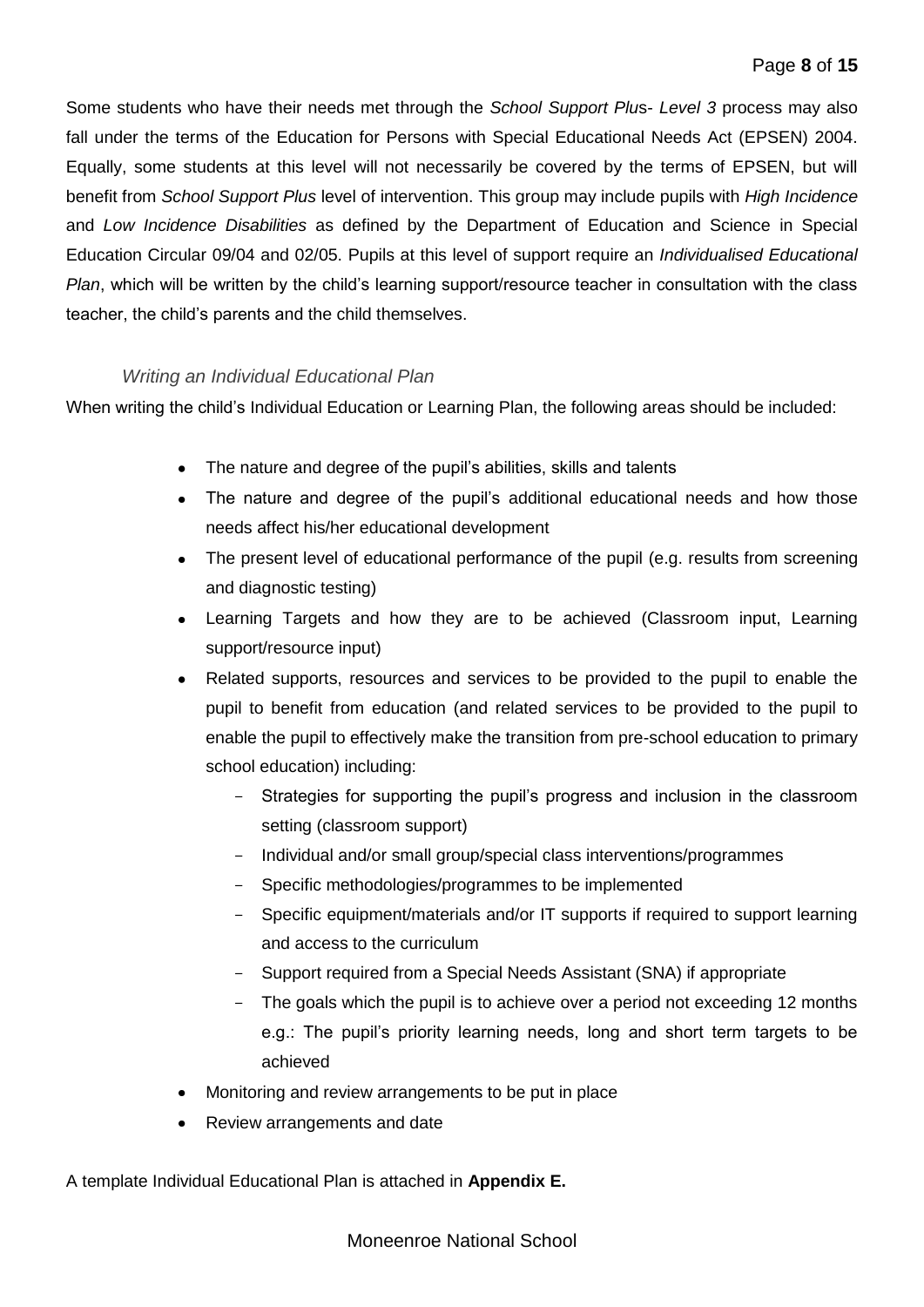Targets should describe the knowledge, skills or understanding that a pupil is expected to have by the end of a particular time period. Targets should be **SMART:**

- **S** specific (behaviour, conditions, criteria)
- **M** manageable and measurable
- · **A** achievable and agreed
- **R** realistic and reviewable
- · **T** time bounded

Examples of targets with clearly stated behaviour, conditions and criteria.

- Pat will read aloud correctly all 50 words on his personal sight word list.
- Ann will be able to verbally identify and correctly label the colours red, orange, yellow, green, blue and violet.
- Kim will stay on a self-selected task for five minutes, working independently, on at least one occasion each day.

It is important that the child's parents are consulted for their input. The following questions should be considered: How do they feel about the interventions which have been tried? Are they in agreement with initiating this process? In an age appropriate way, we also aim to include the pupil's opinion. The following questions should be considered: Have the pupil's views been sought (in an age/developmental stage appropriate manner) about the interventions and supports tried? Their perception of problem? Teachers: Have all teachers working with the pupil been consulted? What are their views about the effectiveness of the interventions and supports already provided?

An alternative to the *Individual Educational Plan* is the *Individual Profile and Learning Programme (IPLP)*, which is included in the *Learning Support Guidelines* that were issued to learning support teachers in 2000. However, in Moneenroe National School, we generally utilise individual plans and plan for groups during weekly planning.

One teacher (either the class teacher or a support teacher) will usually take on a *co-ordinating role* for planning at the *School Support Plus Level 3* of support. The School Support Plus co-ordinating teacher should organise the review process. Parents should be invited to contribute to this review. Outside professionals and the SENO may be involved as appropriate or necessary.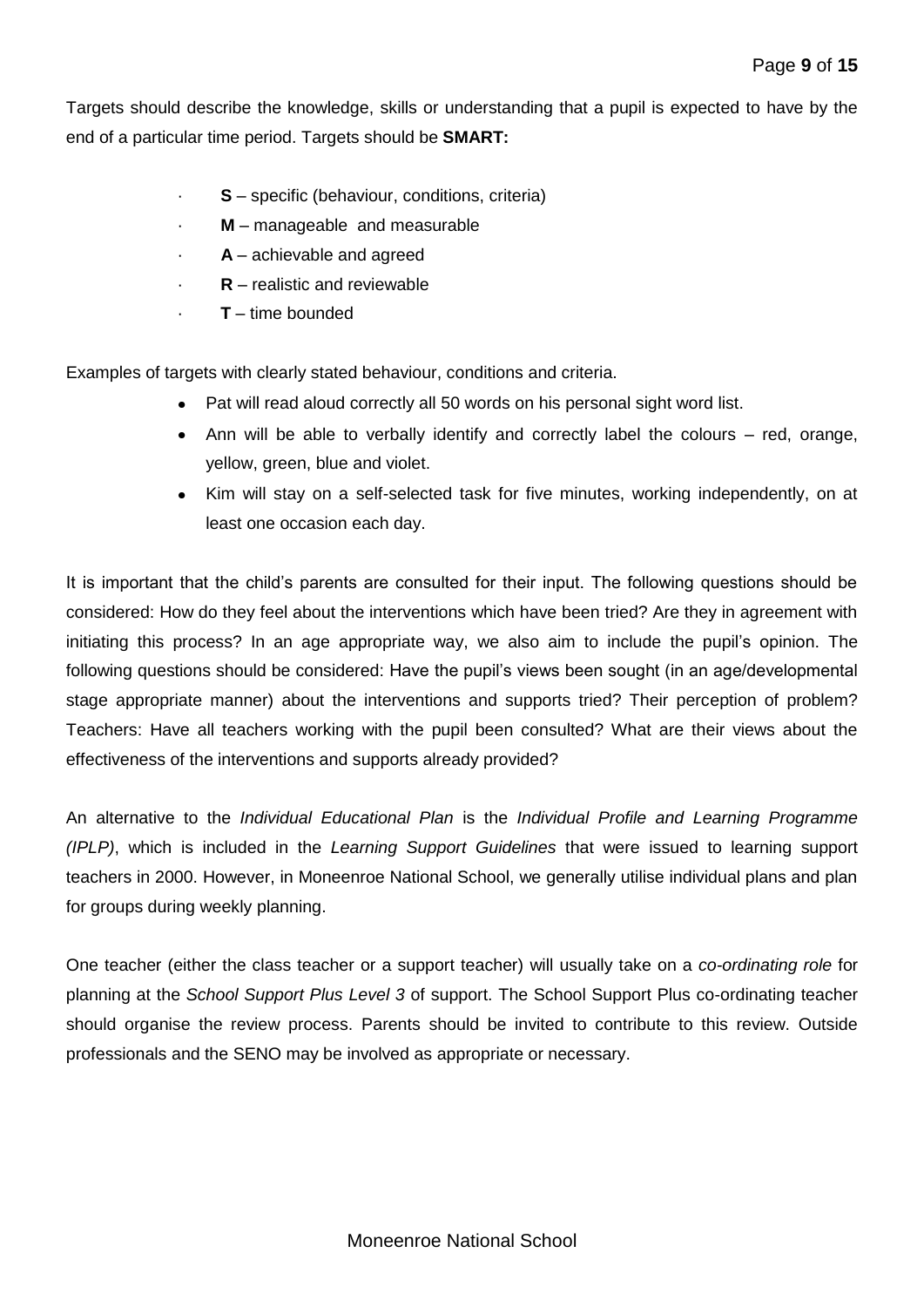The review process should focus on:

- Progress towards targets made by the pupil
- Any new information and/or assessment results
- The effectiveness of the strategies/methodologies used
- The effectiveness of the materials/equipment provided
- The effectiveness of the supports(individual, group, class) provided
- Future action

The outcomes of the review process may be:

- The pupil continues to have a *School Support Plus Plan*
- The pupil no longer requires a *School Support Plus Plan*

A pupil receiving more intense teaching support, including more focused small group work or individual teaching is considered to be at Level 3 in terms of the "Staged Approach to Assessment Identification and Programme Planning" (DES Special Education Circular 02/05).

#### **Continuum of Support Student Files:**

Every child who is receiving support within the Continuum will have a *Continuum of Support Student File*. According to the National Educational Psychological Service, the *Continuum of Support Student File* is necessary as it:

- Allows the school to **track the student's pathway** through the Continuum of Support right from  $\bullet$ the start of the Classroom Support process, and onwards, if necessary, through to the School Support and School Support Plus levels
- $\bullet$ Allows the school to **document progress and need over time**
- Ensures **continuity of support** for a student
- **Encourages parental collaboration** and **parental engagement** in the student's learning
- Assists schools in providing an **appropriate level of support to students**, in line with their level of need

Guidelines on how teachers are to use these files are attached in Appendix C. Guidelines from the Department of Education and Science should be referred to in terms of storage.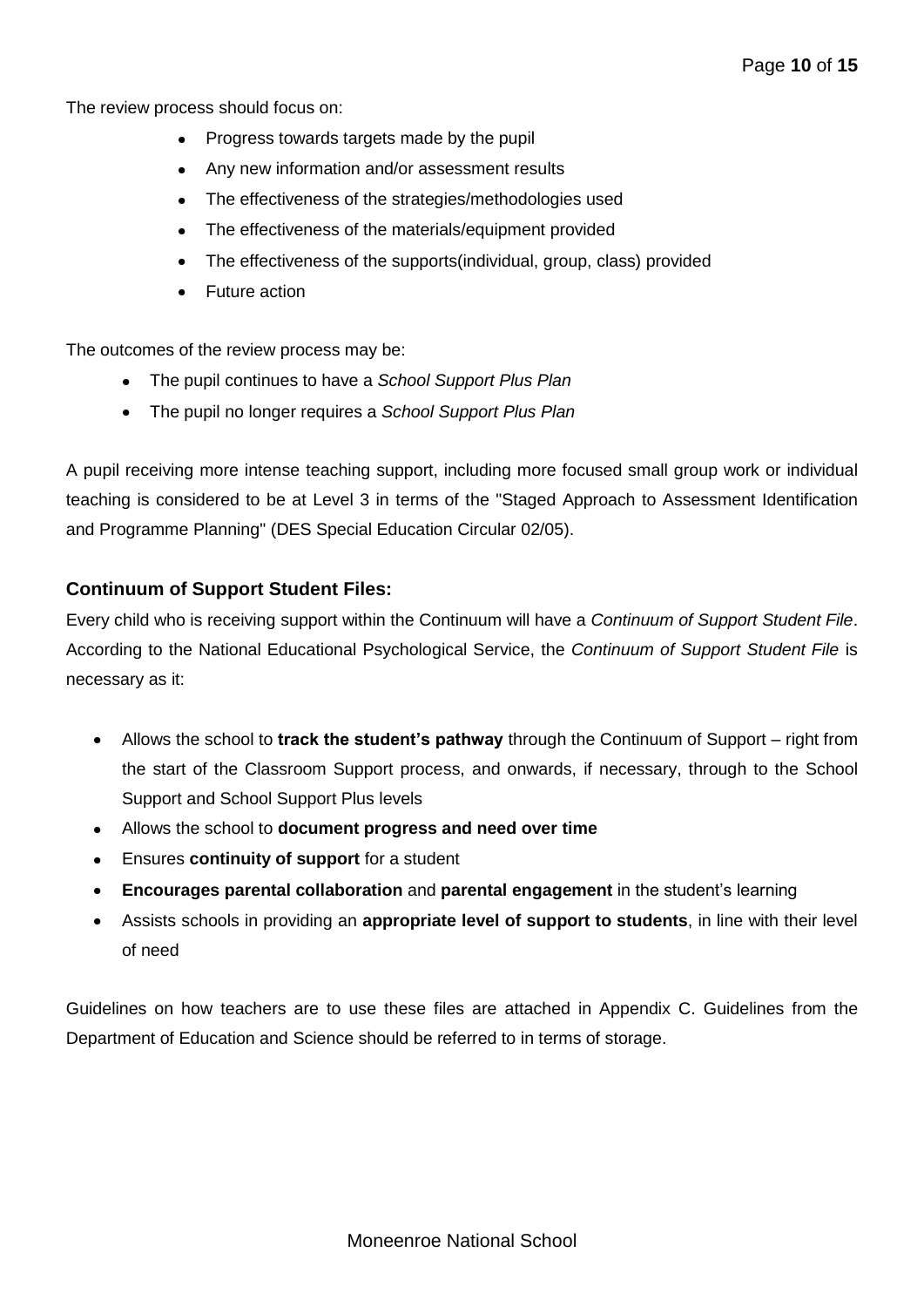#### **Organisation of Resources to Meet the Needs of the Pupils in the School:**

Meeting the needs of individual pupils with special educational needs is often related to the organisation of the resources available within the school. As a result, Moneenroe National School aims to utilise the organisational guidelines detailed in the SEN- A Continuum of Support (2007). These are copied and included as Appendix F of this Additional Learning Needs Policy. Please see attachment for details. At present, schools are provided with a number of extra support hours under the General Allocation Model. In addition, Resource hours are allocated to the school to cater for the needs of pupils with special needs arising from a *Low Incidence Disability* in terms of Special Education Circulars 09/04 and 02/05. In terms of yearly organisation and planning of support teaching, September is prioritised as a time of planning, testing and writing *Support Plans* for the children. June is prioritised as a time for reviewing progress and planning for the next year.

#### **Roles and Responsibilities:**

#### *The Class Teacher*

In our school, the **class teacher** is primarily responsible for each child's learning and behaviour. They are responsible for liaising with the parents regarding the decision to initiate the *Classroom Support*-*Level 1* process. Good practice would suggest that the class teacher will generally act as co-ordinator throughout the problem solving process in consultation with the pupil and his/her parents. The class teacher may also seek advice from the learning support / resource teacher in the school and will keep the principal informed. He or she maintains a record of relevant information in the child's *Continuum of Support Student File*, which is used should more detailed problem solving be required at *School Support Level 2*. At Levels 2 and 3, the class teacher class teacher contributes to the problem solving process and remains responsible for working with the pupil in the classroom, providing/ensuring classroom supports as agreed in the *School Support Plan*.

#### *Supporting Teachers*

The work of **learning support/resource teachers** entails providing as many supplementary teaching lessons as possible. However, we also recognise that, in addition to providing supplementary teaching, the learning-support teacher must also allocate time to non-teaching activities. These activities could include overseeing the early intervention and prevention programmes, conducting diagnostic assessments, maintaining and reviewing pupil records, co-ordinating special needs services and consulting with teachers and parents (Learning Support Guidelines, 2000, p. 29).

At level 1, the role of the learning support/resource teacher (and/or other supporting teachers, where available) is to provide advice and resources to the class teacher which will assist him/her in the assessment process and in the development of classroom and, where appropriate, home based interventions for the pupil. The role at this point is primarily consultative.

#### Moneenroe National School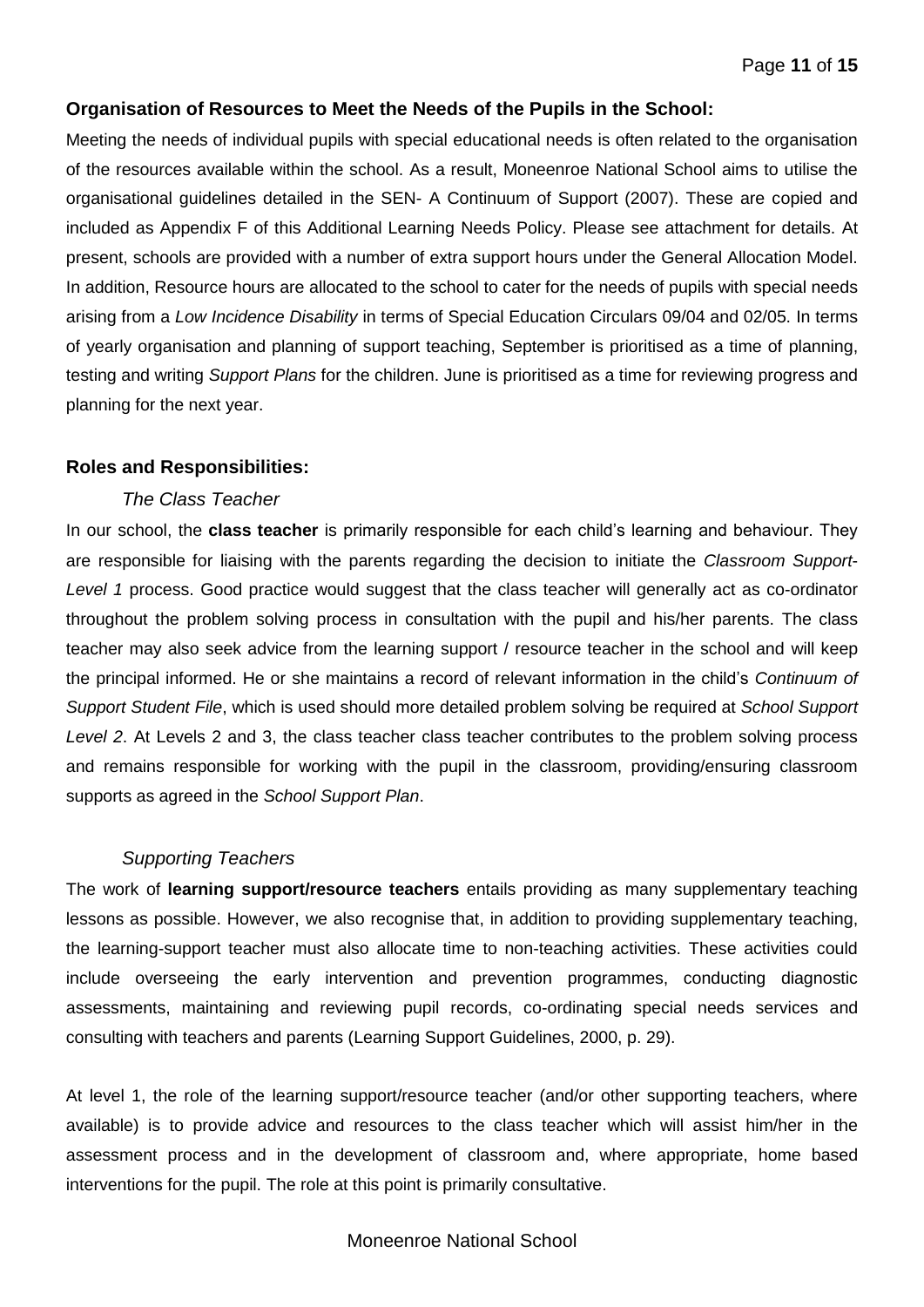At Level 2, the learning support / resource teacher will usually be involved in the problem solving process or in providing additional support to the pupil in the form in class and small group withdrawn teaching. In our school, there may be more than one supporting teacher involved as appropriate to the presenting problem. (eg. language support teacher, home school liaison teacher or support teacher).

Learning support/resource teachers may also take on the role of *Coordination Teacher* for the child's *Support Plan*, however, all involved in the process agree on who is best placed to take on this role. The coordinating teacher takes the lead role and continues to consult with school staff, the pupil and his/her parents throughout the process. Following consultation with parents, the coordinating teacher may seek additional information or advice from other professionals to supplement information from the *Classroom Support Level 1*. He or she continues to maintain a record of relevant information which would provide a basis for more detailed problem solving if required at *School Support Plus Level 2*.

#### *The Principal*

At Level 1, the principal's role is to note the fact that a *Classroom Support Process* is being put in place. At Level 2 and 3, having obtained parental consent, the principal records the decision to implement a *School Support or School Support Plus Plan*. He or she will be kept informed by the relevant teachers. He or she should have access to the pupil's *Continuum of Support Student File*, which contains records in relation to assessment, intervention and reviews (from both the classroom support and school support levels).

#### *Special Educational Needs Assistants*

According to Circular 0030/2014, SNAs are important and valued members of the school community. An SNA is an important whole school resource. SNA's primary role involves looking after the care needs of children with special educational needs. In addition, SNA's are responsible for carrying out in *secondary care associated tasks*. Circular 0030/2014 states that these are as follows:

- Preparation and tidying of workspaces and classrooms or assisting a child who is not physically  $\bullet$ able to perform such tasks to prepare and tidy a workspace, to present materials, to display work, or to transition from one lesson activity to another. To assist with cleaning of materials.
- Assistance with the development of Personal Pupil Plans for children with special educational needs, with a particular focus on developing a care plan to meet the care needs of the pupil concerned and the review of such plans.
- Assist teachers and/or principal in maintaining a journal or care monitoring system for pupils including details of attendance and care needs. Assist in preparation of school files and materials relating to care and assistance required in class by students with special needs.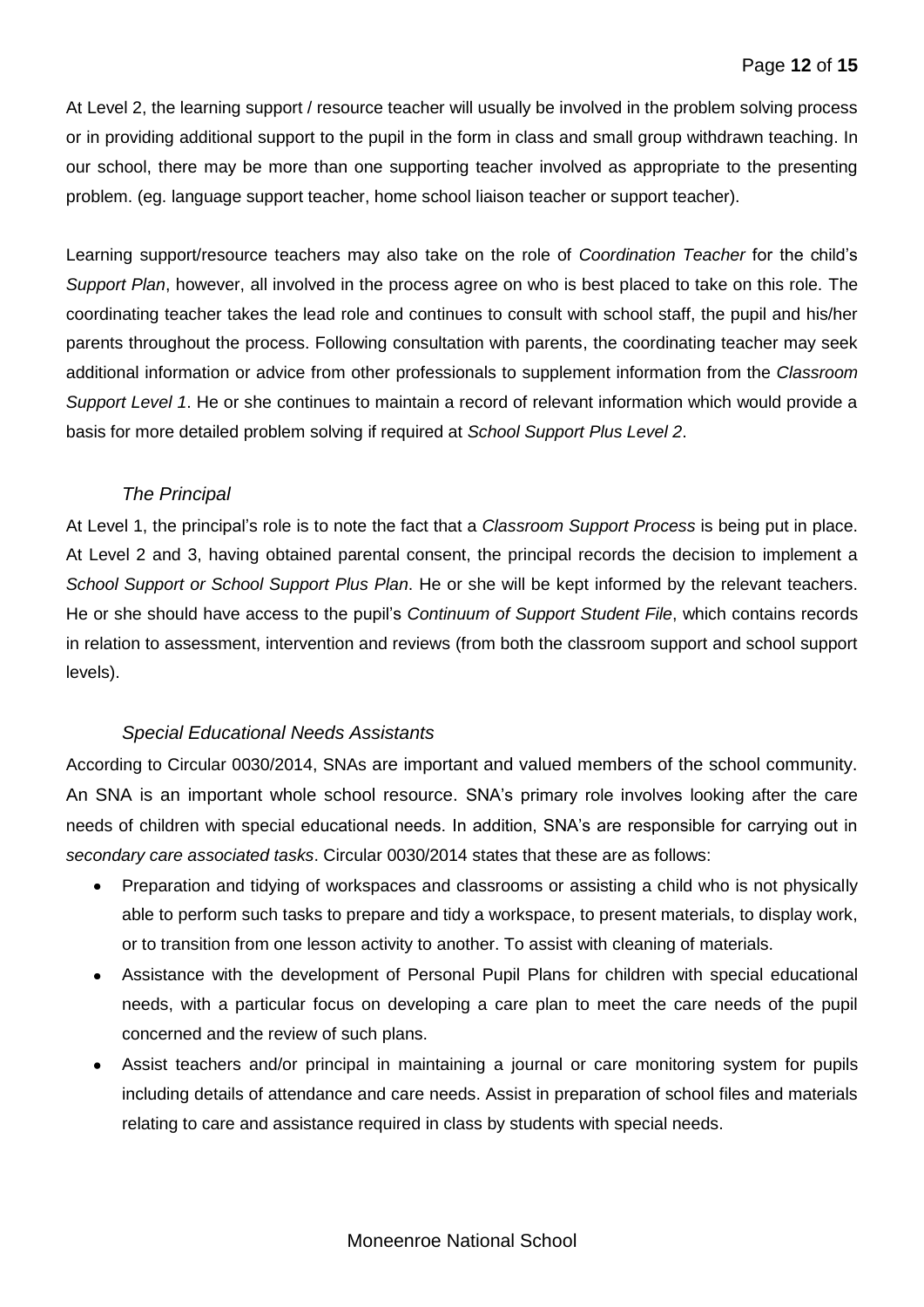- Planning for activities and classes where there may be additional care requirements associated with particular activities, liaising with class teachers and other teachers such as the resource teacher and school principal, attending meetings with parents, SENO, NEPS Psychologists, or school staff meetings with the agreement and guidance of class teacher/principal.
- Assistance with enabling a pupil to access therapy or psycho-educational programmes such as anger management or social skills classes, under the direction of qualified personnel, including class teachers or support teachers.
- Assistance to attend or participate in out of school activities: walks, or visits, where such assistance cannot be provided by teaching staff.

The teacher has primary responsibility for the progress and care of all pupils in his/her classroom, including pupils with special educational needs. SNAs therefore do not have a teaching/pedagogical role. SNAs participate fully in the life of the school and may therefore also assist other children is the school, who from time to time need assistance, or who have intermittent care needs, but who may not have been assessed as requiring SNA support on a permanent basis.

The care role of the SNA, in instances where SNA support is sanctioned to assist with behavioural related care needs, is concerned with assisting the teacher to meet the care needs of the child by:

- Preserving the safety of the pupil and others with whom the pupil is in contact
- Assisting to ensure the prevention of self injurious or destructive behaviour
- Reinforcing good behaviour on the child's part and acting as a positive role model for the child
- Assisting with recording data in relation to pupil behaviour and behavioural development

#### *Other Professionals*

At all Levels, other professionals such as Educational Psychologists, Speech and Language Therapists, Visiting Teachers etc. may be involved indirectly, offering consultation or advice in relation to appropriate approaches for pupils presenting with early difficulties. In addition, work on the development of whole school policies, practices and initiatives to support all pupils with special educational needs in partnership with NEPS, DES staff and other outside agencies can support interventions at this stage. At Level 2 and 3, they may also give advice in relation to appropriate assessment and intervention approaches for particular pupils without necessarily working directly with the pupil. In our school, parental consent is sought where discussions occur about an individual named pupil. The appropriateness of involvement and availability of the professional in question is discussed with the professional in the first instance. Advice on the development of whole school policies, practice and initiatives in relation to the provision and development of intensive early intervention programmes for pupils with similar needs can be also be initiated and/or supported by external professionals and agencies.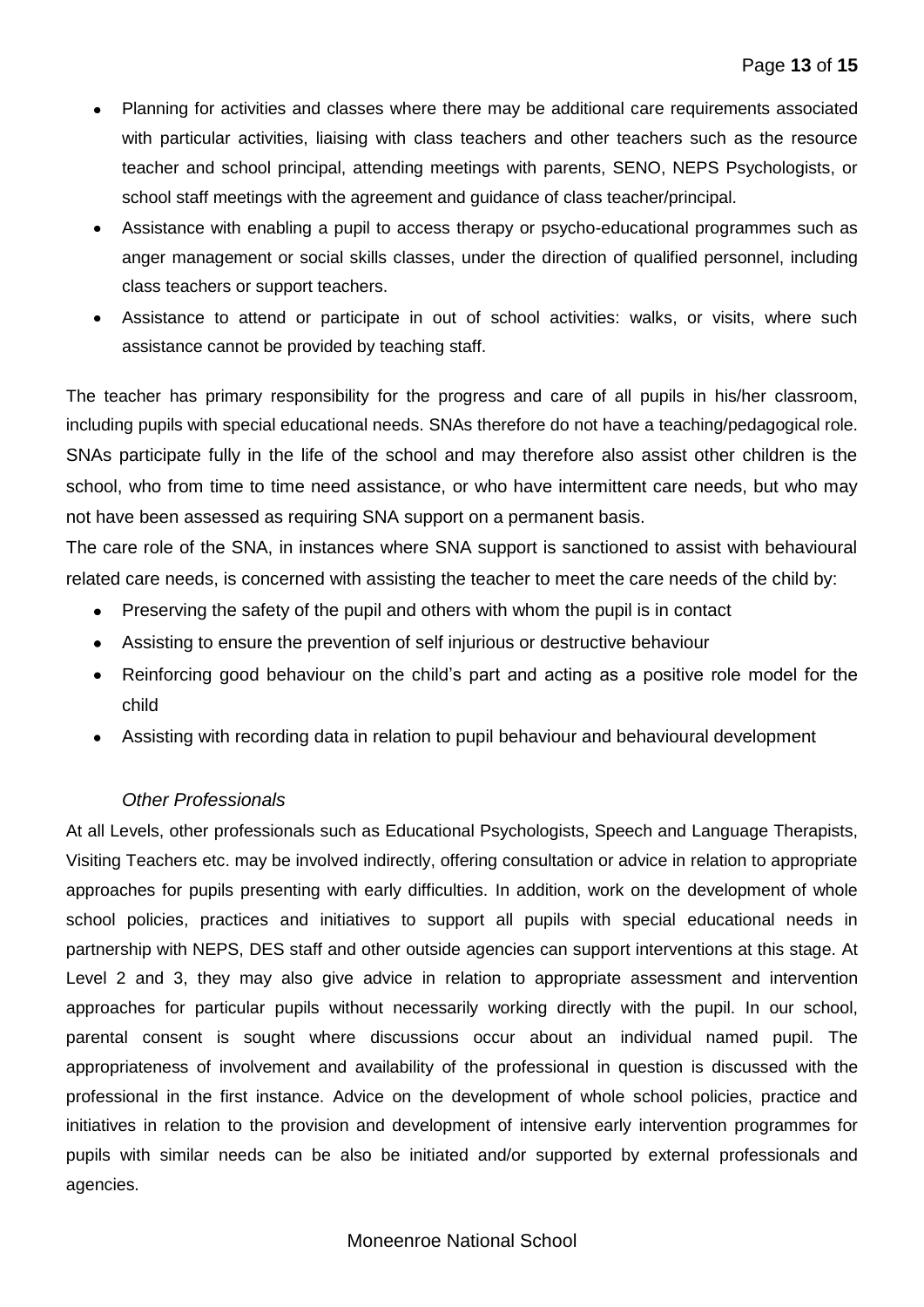### **Continuing and Discontinuing Supplementary Teaching:**

An instructional term is generally taken to mean 13-20 weeks of instruction. However, as we are a small, rural school, our learning-support teacher is often shared between schools. Depending on who is in the role of support teacher, this may mean that an instructional term is taken to mean one school year. The Support Teacher aims to meet with parents at least once a year to discuss the child's *School Support or School Support Plus Plans* to discuss the revised learning targets and activities in the pupil's needs. Supplementary teaching will normally be discontinued depending on the following factors:

- Whether the targets have been met and the pupil (on assessment) is performing above the percentile laid down in the criteria for receiving learning-support.
- If progress has been made
- If the child's needs can be met in the classroom
- In consideration of other pupils' needs in the school
- In consideration with the length of time that a pupil has received supplementary teaching
- In consideration with the child's parents input and level of concern  $\bullet$

#### **Communication between Parents and School Staff:**

Effective communication with parents is critically important to the success of the *Continuum of Support.* The principal, class teacher, and the learning support/resource teachers will facilitate the involvement of parents in the *Continuum of Support Process*. Class and support teachers should bring any concerns which they may have to the attention of the principal before feeding back to parents. It is then primarily the responsibility of the teacher to liaise with parents regarding any concerns. Similarly, parents are to approach teachers first with concerns, and then the principal if a resolution was not reached. Finally, SNA's also play a vital communication role between home and school, so informal *positive* feedback from SNAs to parents is helpful. However, SNAs should inform the pupil's class teacher and other involved teachers and/or to the principal in relation to arising concerns, and it will be the responsibility of involved teachers to discuss these concerns with parents.

#### **Monitoring and Reviewing of Policy:**

According to the Learning Support Guidelines (2000), a comprehensive review and revision of the elements of the school plan dealing with learning support should take place every two to three years, and should take into account the views of the Board of Management, the principal teacher, the learningsupport teacher(s), other teachers on the school staff, and the parents of pupils in the school. This review should be instigated by the principal teacher and the outcomes should lead to a revision of the school plan and changes in specific practices as appropriate. Monitoring and reviewing will thus be an ongoing and developmental process.